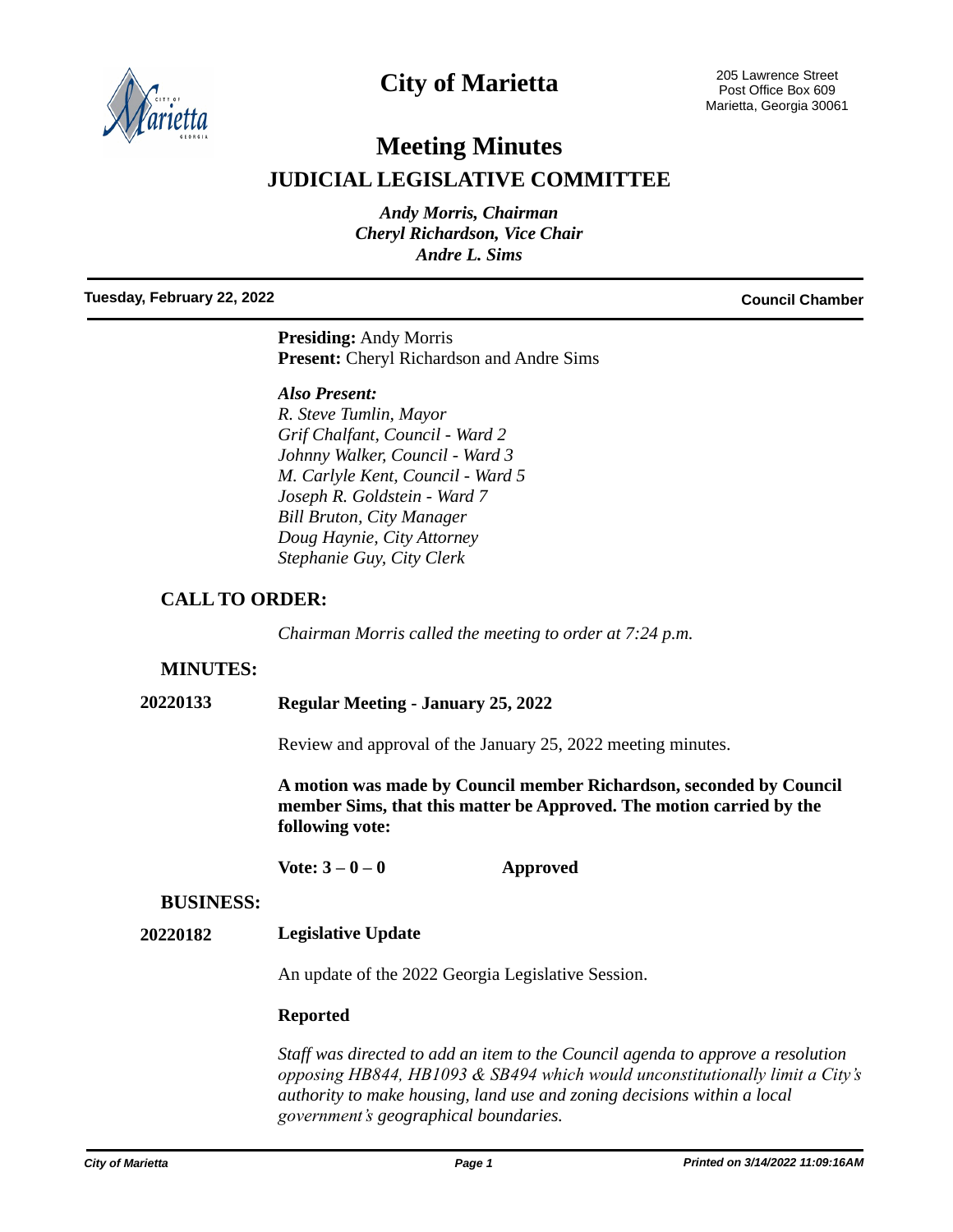| 20220183 |                                                                                                                                                                                                                                                                                                                                                                                                                                                                                                                                              | Zoning Stipulation Change - Z2021-04 Roselane St 343 & 361 Petty Dr |  |
|----------|----------------------------------------------------------------------------------------------------------------------------------------------------------------------------------------------------------------------------------------------------------------------------------------------------------------------------------------------------------------------------------------------------------------------------------------------------------------------------------------------------------------------------------------------|---------------------------------------------------------------------|--|
|          | Request by Prestwick Companies to modify the site plan approved with<br>Z2021-04.<br>Motion to approve the request by Prestwick Companies to modify the site plan<br>approved with Z2021-04. This is a modification to the location of the building on<br>the site. All stipulations associated with Z2021-04 will remain in effect.<br>The motion was made by Council member Morris, seconded by Council<br>member Richardson, that this matter be Recommended for Council Agenda<br>Non Consent. The motion carried by the following vote: |                                                                     |  |
|          |                                                                                                                                                                                                                                                                                                                                                                                                                                                                                                                                              |                                                                     |  |
|          |                                                                                                                                                                                                                                                                                                                                                                                                                                                                                                                                              |                                                                     |  |
|          | Vote: $3 - 0 - 0$                                                                                                                                                                                                                                                                                                                                                                                                                                                                                                                            | <b>Recommended for Council Agenda Non Consent</b>                   |  |
| 20220184 | <b>Final Plat - Crescent Walk</b>                                                                                                                                                                                                                                                                                                                                                                                                                                                                                                            |                                                                     |  |
|          | Request by Bercher Homes for approval of the final plat for Crescent Walk (224)<br>& 226 Crescent Circle).                                                                                                                                                                                                                                                                                                                                                                                                                                   |                                                                     |  |
|          | Motion to approve the final plat for Crescent Walk (224 & 226 Crescent Circle).                                                                                                                                                                                                                                                                                                                                                                                                                                                              |                                                                     |  |
|          | The motion was made by Council member Richardson, seconded by Council<br>member Sims, that this matter be Recommended for Approval - Consent<br>Agenda. The motion carried by the following vote:                                                                                                                                                                                                                                                                                                                                            |                                                                     |  |
|          | Vote: $3 - 0 - 0$                                                                                                                                                                                                                                                                                                                                                                                                                                                                                                                            | <b>Recommended for Approval - Consent Agenda</b>                    |  |
| 20211108 | <b>Code Amendment: Awards and Recognition</b>                                                                                                                                                                                                                                                                                                                                                                                                                                                                                                |                                                                     |  |
|          | Discussion regarding consolidating Code Sections 1-4-080 and 1-10-6-150G<br>relating to Municipal Awards and End of Term Appreciation.                                                                                                                                                                                                                                                                                                                                                                                                       |                                                                     |  |
|          | A motion was made by Council member Richardson, seconded by Council<br>member Sims, that this matter be Tabled. The motion carried by the<br>following vote:                                                                                                                                                                                                                                                                                                                                                                                 |                                                                     |  |
|          | Vote: $3 - 0 - 0$                                                                                                                                                                                                                                                                                                                                                                                                                                                                                                                            | <b>Tabled</b>                                                       |  |
| 20220202 | <b>Repeal of the Clean City Commission Ordinance</b>                                                                                                                                                                                                                                                                                                                                                                                                                                                                                         |                                                                     |  |
|          | A motion to repeal ordinance 1-10-6-060 establishing the Clean City<br>Commission and approval of the dissolution of the $501(c)3$ Clean City nonprofit<br>corporation.                                                                                                                                                                                                                                                                                                                                                                      |                                                                     |  |
|          | Motion to approve an ordinance to repeal Article 1-10-6-060 of the City Code,<br>which established the Clean City Commission and approval of the dissolution of<br>the $501(c)3$ Clean City nonprofit corporation.                                                                                                                                                                                                                                                                                                                           |                                                                     |  |